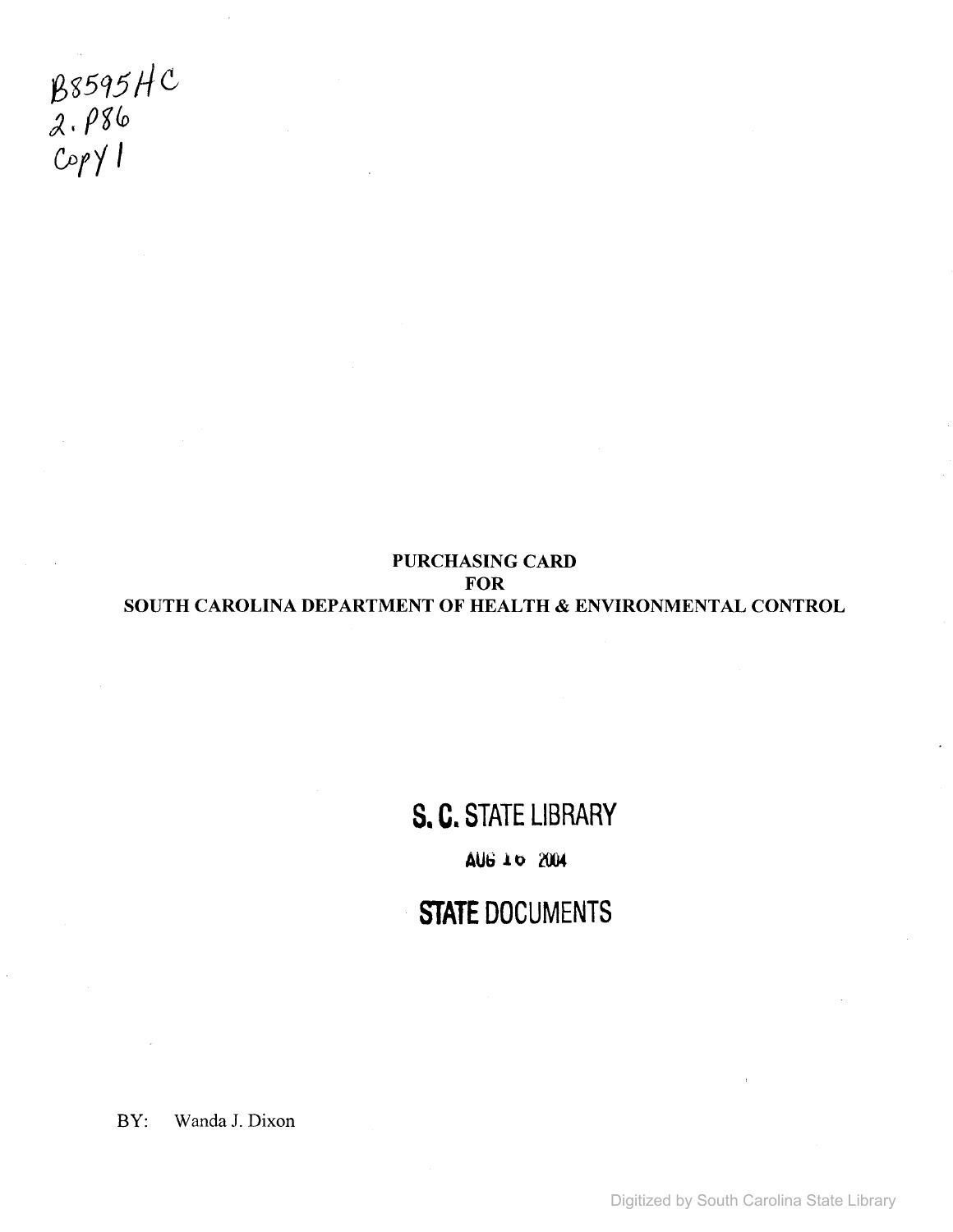In most organizations, the purchasing department is viewed as a place where your requisition gets lost, your purchase is delayed, and purchasing people never get what you want from the source you want it. The Division of Procurement Services of the South Carolina Department of Health and Environmental Control (DHEC) is cognizant ofthis attitude and, in an attempt to provide cost effective and more efficient ways of delivering purchasing services, my project is to develop, implement, and monitor a plan for the procurement credit card to allow individual employees to make immediate purchases of supplies.

One ofthe first decisionsto be made in establishing the purchasing card program was to determine the purchasing limit per purchasing card per transaction and the monthly purchasing limit per card. Using \$1,000.00 as a reasonable purchasing limit, we generated a report from our automatic purchasing system showing the total quantity of purchases made for the agency are less than \$1,000.00, and, amazingly, found that 83% ofDHEC's purchases are less than \$1,000.00 but the purchases are only 27% of the total dollars expended for purchases less than \$1,000.00.

To generate one purchase order is estimated to cost the state as much as \$150.00 in processing time and resources. When making a small purchase, \$10 or less for example, it is easy to see that the processing cost is far greater than the purchase itself.

With the purchasing card, no purchase order is generated and money is saved. The card works the same as one's own personal credit card. When a cardholder is approved to use the purchasing card, they will make a purchase with the purchasing card, retain the receipt for the purchase, and take the receipt to their purchasing card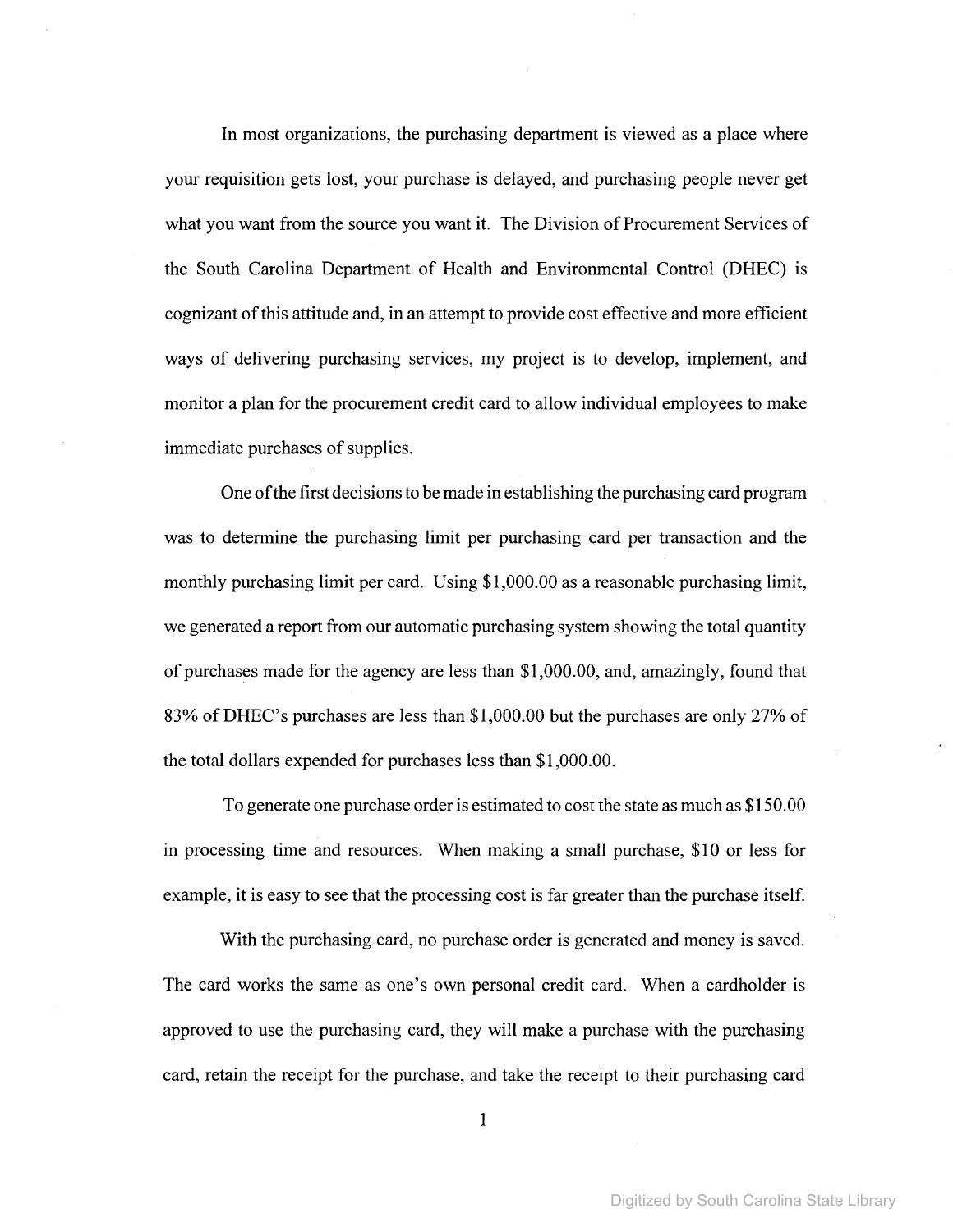liaison for reconciliation when the invoice is received. The cardholder will use the card to purchase items to fulfil the goal of the agency in promoting health and protecting the environment.

Program area staffhave expressed a need to have a purchasing method in place that allows individuals to make immediate purchases. For example, when an employee in the environmental section is performing field work and needs ice to preserve a specimen, the employee can use a procurement credit card at the nearest station. When a nurse in the field runs out of band aids, the nurse can go to the nearest store and use the purchasing credit card. The employee is usually concerned only with getting what they need to perform their jobs. In some cases, they have made the purchase using their own money and asked for reimbursement not realizing that they are violating state purchasing rules. The purchasing card will allow an end user to secure the goods they need quickly and easily.

The purchasing card has been used at by the Federal government and by other state governments for many years with success and savings. Following the lead, Materials Management Office (MMO) ofthe South Carolina Budget and Control Board issued a request for proposal and invited banking entities to offer proposals on implementing the purchasing credit card in S.C. NationsBank was awarded the contract and several state agencies were chosen to participate in a pilot program before bringing on the rest ofthe state. Among those who participated in the pilot program was the University of South Carolina (USC) and the Department of Social Services (DSS).

2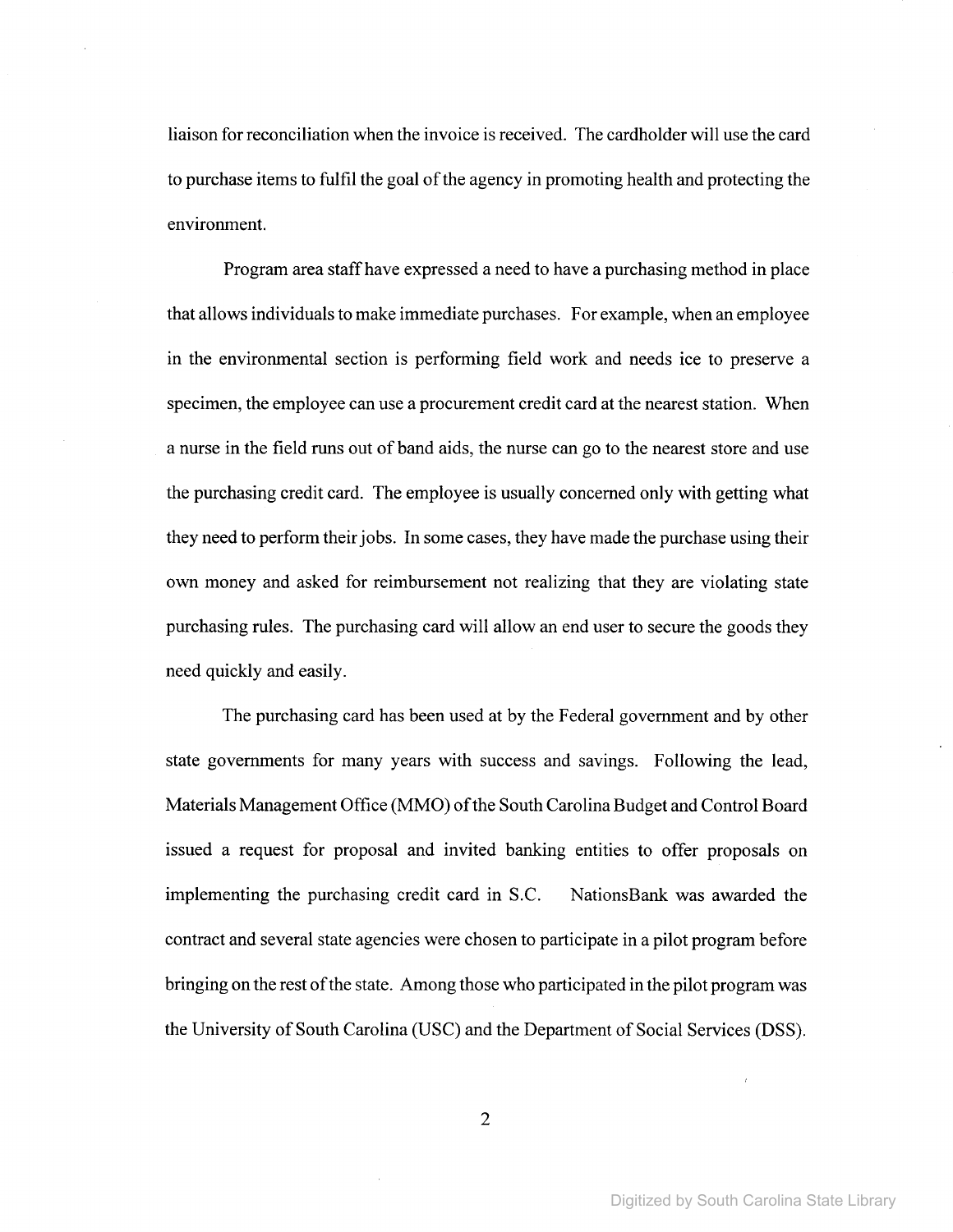To gam information about the purchasing card program, DHEC invited representatives from both purchasing department to make a presentation and share information they had already learned (maybe the hard way) about the purchasing card. They both used purchasing procedures developed by NationsBank as a model in developing their own procedures. They both began their programs with a small pilot program and brought on parts of the organization over time. One of the greatest obstaclesthey overcamewasinterfacingtheir agency'sfinancial accounting system with that of the software system provided by NationsBank. We also recognize that as one of our main obstacles.

We decided to also begin purchasing a card program through a pilot program within the Bureau of Business Management (Procurement Services is located within that bureau.) and provided NationsBank with the necessary approval forms to begin the purchasing card program. We then completed the required paperwork for NationsBank to issue sixteen purchasing cards to bureau end-users.

To introduce the purchasing card concept and discuss plansto begin the program as a pilot, we scheduled a meeting with key players within the agency whose involvement is vital to its success and NationsBank representatives. I asked NationsBank to discuss the necessary operating system the agency needed to run the NationsBank software (InfoSpan) that captures the purchasing card information and discuss the financial and accounting requirements.

As a result of the meeting, we discovered that NationsBanks's software system requires an NT operating system and DHEC operates with Novell. To buy a dedicated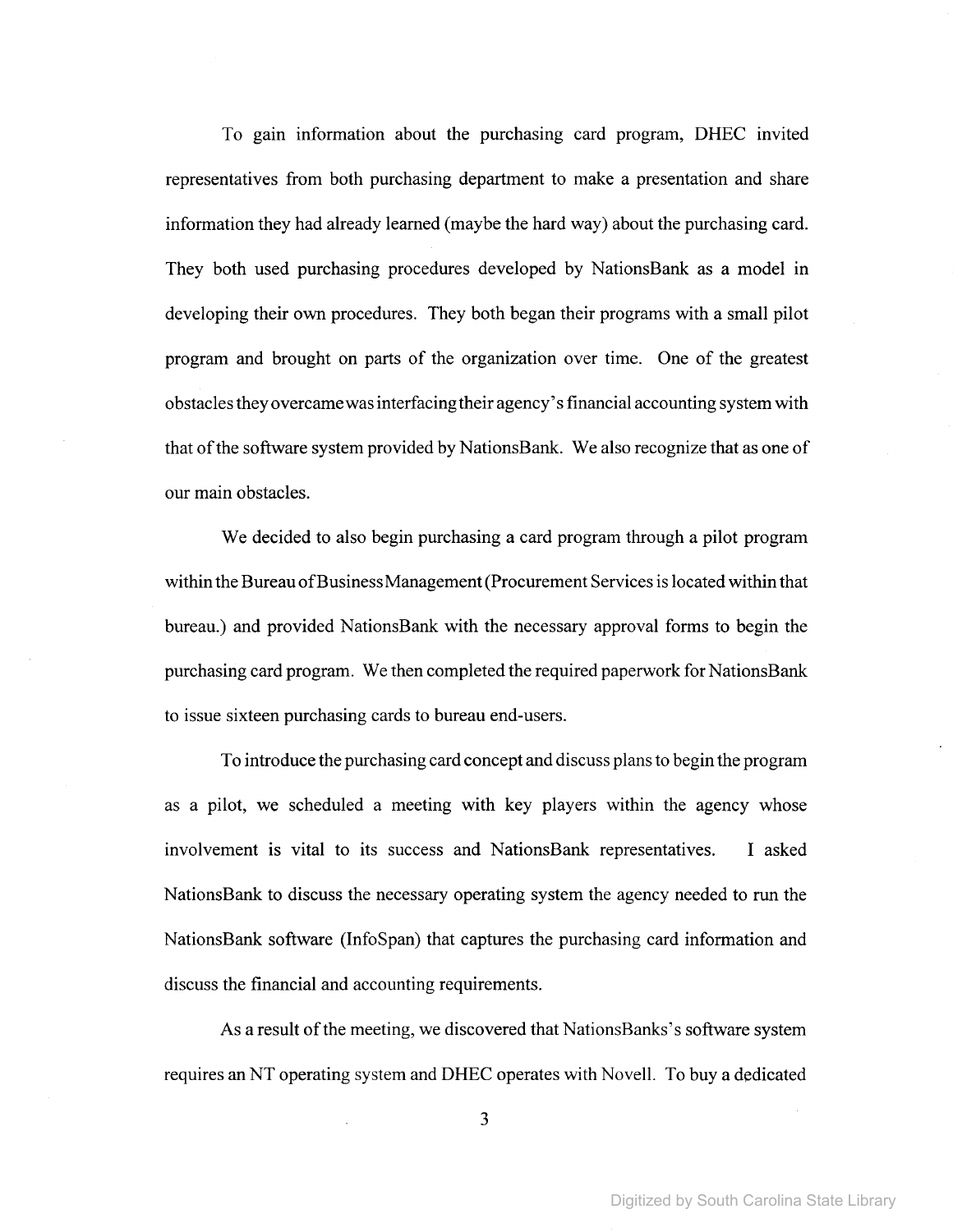server would require thousands of dollars that the agency does not have in the information technology planned budget. When making it clear that we would not have a server devoted to operating NationsBank software, the representatives revealed that NationsBank would have the software available through the Internet by July of 1999. Until that time, we agreed to begin the program using a standalone method. That is, NationsBank would install their software onto the purchasing card coordinator's personal computer. The coordinator could then access the daily activity on DHEC's purchasing cards.

The next step was to train the purchasing card coordinator and the cardholders. Both USC and DSS used the training manual developed by NationsBank with few changes to train the cardholders. However, I felt that NationsBanks cardholder manual gave the cardholders and the other parties involved too little detailed information, so I decided to rewrite the manual. I also decided to use the bureau training session to get feedback from management, co-workers, and the trainees.

The purchasing card coordinator and I discussed the duties of all those involved with the purchasing card program. Since we only needed to train the sixteen bureau cardholders at this point, we devised a power point presentation based on the manual content. We trained the sixteen cardholders in two sessions lasting two hours and issued the cards.

During the training sessions, we were asked many questions that made us realize that we'd left out important steps or helpful information. We also received helpful feedback from upper management on information that we needed to add. The bureau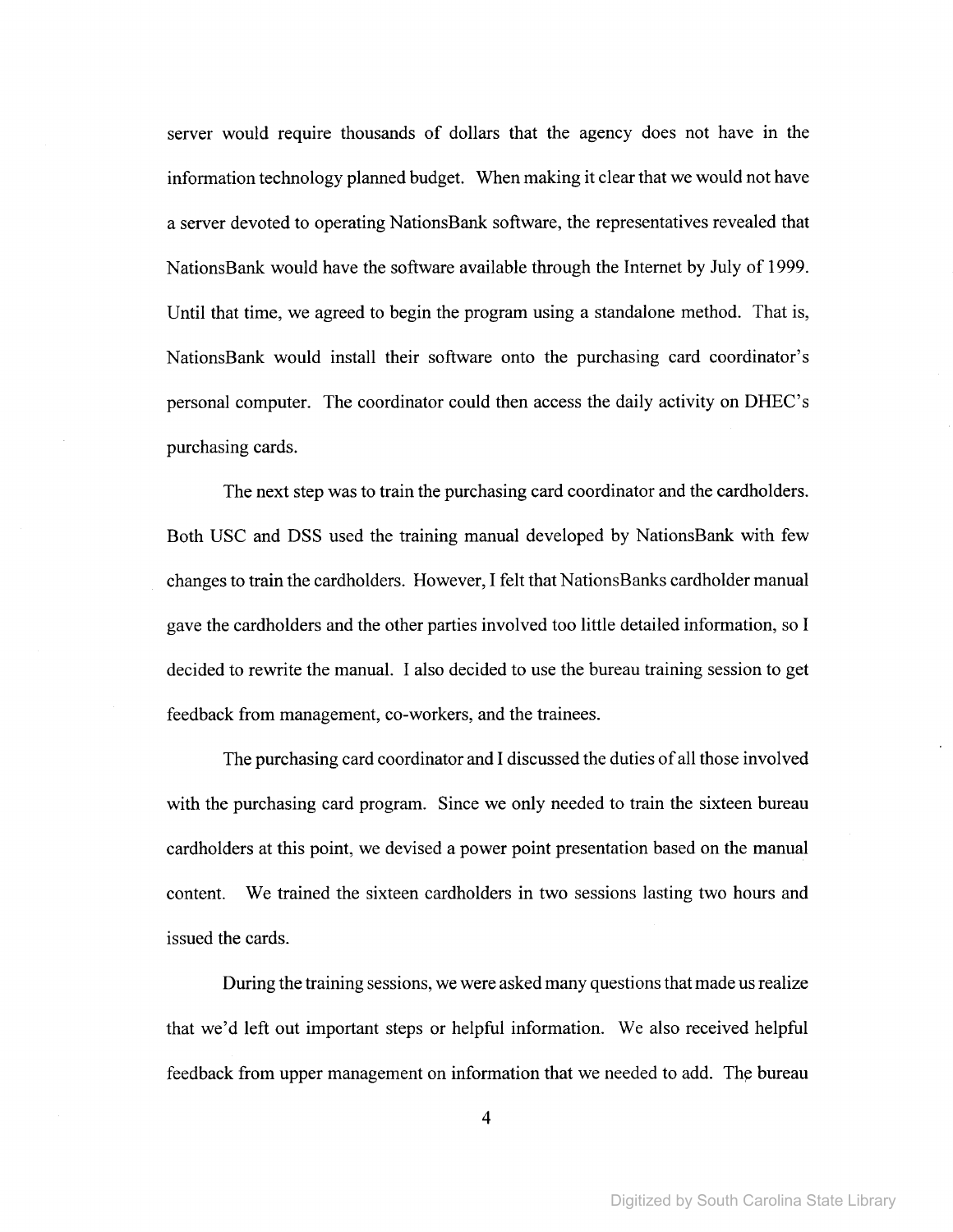chief suggested that we incorporate all purchasing card program information into one manual. We'd separated the cardholder manual information from the rest thinking that the end user would be interested only in properly using the card to get the items they needed. We'd planned to use the entire manual when training the program area/district liaisons and management. The bureau chief's point was that management may also be cardholders and would want to know about the whole program.

A copy of the revised Purchasing Card Program Manual is attached. The manual will be a working document until the pilot program has ended.

Also, attached is a time line for implementation of the program until we evaluate the program progress during the first week of June. Two important factors require our attention to evaluation at that time. 1) The contract vendor (now NationsBank) may change on August 1. So that we will not have to undergo an expensive switch over if the NationsBank is not again awarded the contract, we do not want to bring the districts on line. 2) The software from NationsBank operates on a different system than our agency has now. We do not have a dedicated server to operate at this time. **In** July, if NationsBank still has the contract, we can use the Internet to access NationsBank's software.

The purchasing card coordinator will monitor the proper purchasing card use by cardholders by generating reports from the InfoSpan software. We will monitor the program by requesting progress comments from the cardholders and liaisons.

5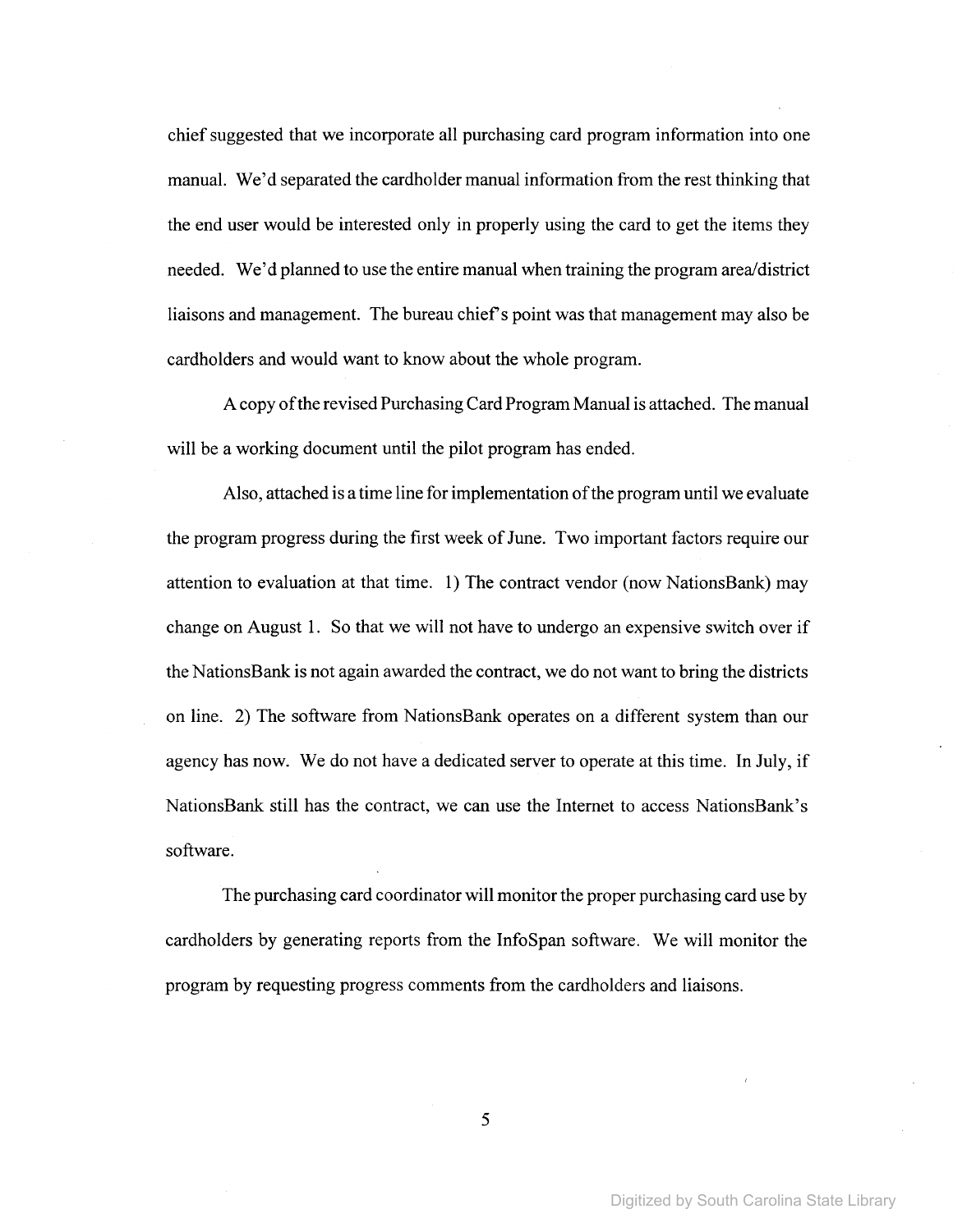## **PURCHASING CARD IMPLEMENT PLAN**

Timeline

Status/Comments

|                   | <b>Establish Cross-Functional Team</b><br>Project Manager: Wanda Dixon<br>Project Assistants: Tripp Clark, Releata<br>Project Coord: Elsie Montgomery<br>Trainer: Ron Brock<br>IT: Steve Vassey<br>Finance: Denise Jones                                                                                 | Complete                              |
|-------------------|----------------------------------------------------------------------------------------------------------------------------------------------------------------------------------------------------------------------------------------------------------------------------------------------------------|---------------------------------------|
|                   | Complete Implementation Forms - Secure proper signatures on<br>authorization letter and State Agency/Institution Agreement for<br>Participation.                                                                                                                                                         | Complete                              |
| Jan. 14           | -Meeting with NB representatives, IT staff, Finance staff, and BM staff<br>for NB to give overview of purchasing card program and discuss IT and<br>accounting needs for BM pilot program<br>-Submit authorization letter, agency agreement, and list of cardholders to<br>NB<br>-Determine credit limit | Complete (Finance did not<br>attend.) |
| Jan. 14 - Feb. 19 | -Selected target purchases: supplies<br>-Identify suppliers: Use the state blocked list of suppliers<br>-Select cardholders: 16 cardholders from BM<br><b>Draft manuals</b> (1. Cardholder and 2. General Policies and Procedures)                                                                       | Complete                              |

| Feb. $17 & 19$ | -Train cardholders<br>-Issue purchasing cards<br>Gain input from BM co-workers, managers, and cardholders for   will be made.<br>revisions to manual | Complete. Revisions to manual<br>and presentation suggested and |
|----------------|------------------------------------------------------------------------------------------------------------------------------------------------------|-----------------------------------------------------------------|
|----------------|------------------------------------------------------------------------------------------------------------------------------------------------------|-----------------------------------------------------------------|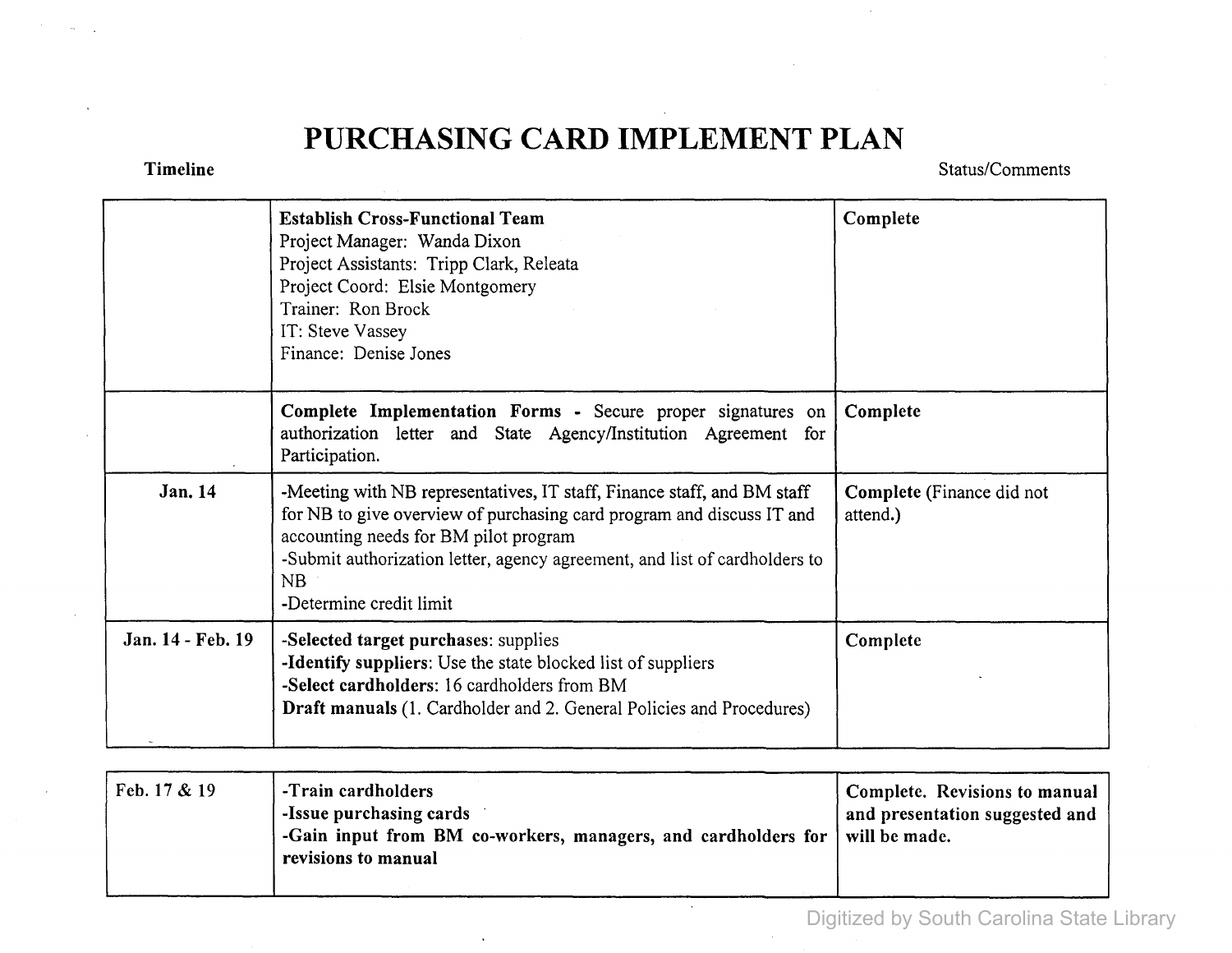| Feb. 19 - Mar. 12 | - Second draft of manual based on feedback (consolidate Cardholder into   Complete<br>General Policies and Procedures)                                     |  |
|-------------------|------------------------------------------------------------------------------------------------------------------------------------------------------------|--|
| Feb. 26           | -Visit Dept. of Disabilities and Special Needs to observe information   Complete<br>retrieved and disseminated from InfoSpan software and to ask questions |  |

 $\sim 10^{-1}$ 

ä,

 $\sim 10^{-1}$ 

 $\sim$ 

| Feb.             | -Installation of InfoSpan software to purchasing card coordinator's<br>personal computer                                                                                                                                                                                                                                                | Complete |
|------------------|-----------------------------------------------------------------------------------------------------------------------------------------------------------------------------------------------------------------------------------------------------------------------------------------------------------------------------------------|----------|
| March 1          | -Visit Dept. of Social Services to observe information retrieved and<br>disseminated from InfoSpan software and to ask questions                                                                                                                                                                                                        | Complete |
| March 12         | -Conference call meeting between NB and project team to establish file<br>format for InfoSpan, cost allocation information, and reporting needs from<br>InfoSpan                                                                                                                                                                        |          |
| March 15         | -Download purchasing card purchasing information from NB to<br>coordinator's PC                                                                                                                                                                                                                                                         |          |
| March - April 30 | -Meetings with project team as needed to evaluate program and resolve<br>accounting/IT issues and plan for adding Assistant Commissioner's (AC's)<br>program areas<br>-Prepare hierarchy<br>-Develop Purchasing Card Approval form and Liaison form<br>-Revise existing <i>Application</i> form to include area for designated liaision |          |
| April            | <b>-Prepare list</b> of DPO originators from AC's Office who would serve as<br>liaisons                                                                                                                                                                                                                                                 |          |

 $\sim$